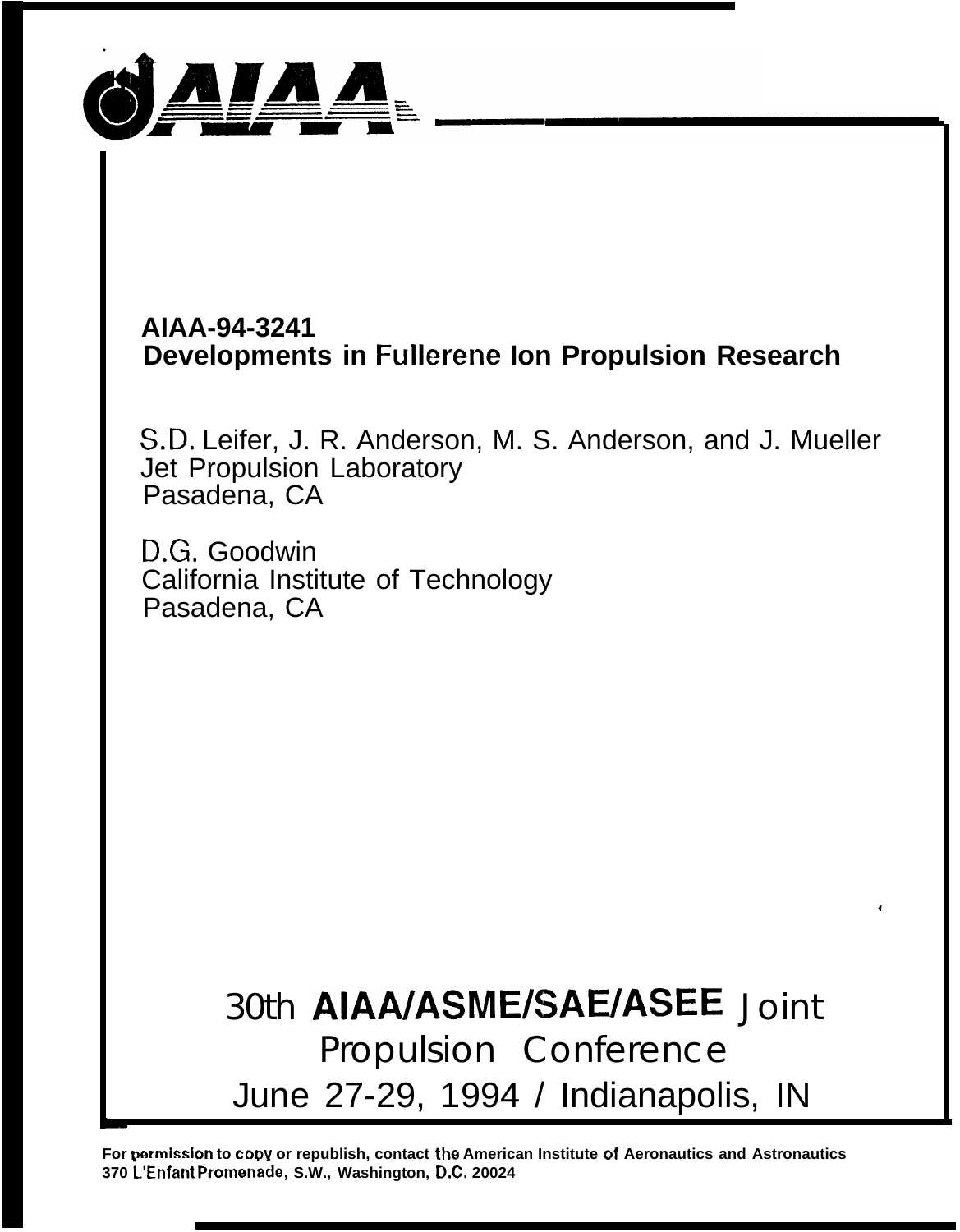### DEVELOPMENTS IN FULLERENE ION PROPULSION RESEARCH

Stephanic Leifer, John Anderson, Mark Anderson, and J uergen Mueller Jet Propulsion Laboratory California Institute of Technology Pasadena, California91109

> IJavid Goodwin l)ivision of Iinginccring and Applied Scicncc California Institute of Technology Pasadena, California 9 11?5

#### **Abstract**

Several reports of successful operation of IX discharges using fullerene vapor have been made. However, degradation of the propellant molecules in the vapor source and in contacl with the filament calhodc was observed in each case. Because disintegration of the fullerene cage could result in poor engine performance. or lhruslcr failure, wc have developed an RF ion thruster for usc with  $C_{60}$ propellant to avoid the presence of electrodes inside the discharge chamber. Also, wc have conducted a series of experiments to ascertain the stability of fullerenes at high temperatures. We find that when  $C_{60}$  and  $C_{70}$  arc maintained at temperatures above 1073 K, or arc exposed 10 hotmetal surfaces, significant degradation occurs. We find an activation energy of 261.5 kJ/mol for this process. At temperatures below 873 K, no breakdown of fullerenes can be detected, even after heating for 6 hours. The effect of these findings on  $C_{60}$  ion thruster design is discussed.

### Background

Since 1991, three groups  $1-3$  have reported on the development of an ion thruster which utilizes the all-carbon mole.culc.s known as fullerenes as a propellant. Discussions of the potential performance advantages of fullerene fueled ion propulsion have been published<sup>4,5</sup>. Anderson and Fitzgerald, $3$  and Hruby cl al. both successfully sustained DC fullcrenc plasma discharges using thoriated tungsten filament cathode ion sources. Anderson and Fitzgerald confirmed the presence of fullerene ions by mass spectral analysis of the extracted ion beam. Hruby et al. detected fullcrenc material deposited on optical surfaces using Fourier Transform Infrared (FTIR) spectroscopy. Both of the.sc groups reported substantial erosion of the filament cathodes used in their devices. The presence of a significant quantity of toluene insoluble carbonace ous material was observe.d in lhc effusion CC1l by both groups aflcr healing.

Copyright  $\odot$  1994 by the American Institute of Aeronautics and Astronautics, Inc. All rights reserved Takcgahara and Nakayama2 have rcporlcd an unsuccessful attempt to establish an RF generated plasma using fullcrenes. They found that their quartz discharge chamber wall temperature was too low, malting in condensation of the fullcrenc propellant. Takegahara and Nakayama obtained ITIR absorption spectra of original and condensed  $C_{60}$  powder. If normalized, their spectra indicate a  $|0$ ss of material similar to that observed by Hruby c1 al.<sup>1</sup> and Anderson and Fitzgcrald.<sup>3</sup>

# RF Plasma Discharge Experiment

To avoid the presence of high temperature metal surfaces other than the extraction grids, wc have constructed an RF discharge chamber similar to that of Takegahara and Nakayama<sup>2</sup>. We arc using an Eni Power Systems 13.56 MHz  $RF$  power generator (model 600A) and impedance matching circuit (RF Services) to reduce reflective RF 10SSCS from the engine. A schematic of lhc RF thruster assembly is dcpictcd in Figure 1,

The discharge chamber consists of a 7.0 cm high, 7.0 cm diameter cylindrical quartz vessel with an extraction grid system and an oven containing the fullerene propellant flanged to opposite ends. An RF coil wrapped around the outside of the quartz vessel induces an azimuthal electric AC field inside. the chamber. The fullerenc plasma is maintained inductively, clirninating the need for hot clcctrodc surfaces inside the discharge chamber. ignition of the discharge may bc obtained by RF breakdown or with the aid of electrons attracted from the neutral izer filament into the discharge chamber by temporarily applying a positive voltage to the screen grid. The RI<sup>I</sup> field further accelerates the electrons inside the discharge chamber, leading to breakdown. Because of the difficulties encountered by Takegahara and Nakayama<sup>2</sup> in obtaining high wall tcmpcraturcs, wc arc investigating the usc of graphite yam around the quartz vessel which can be both inductively heated and resistively heated by an independent power supply.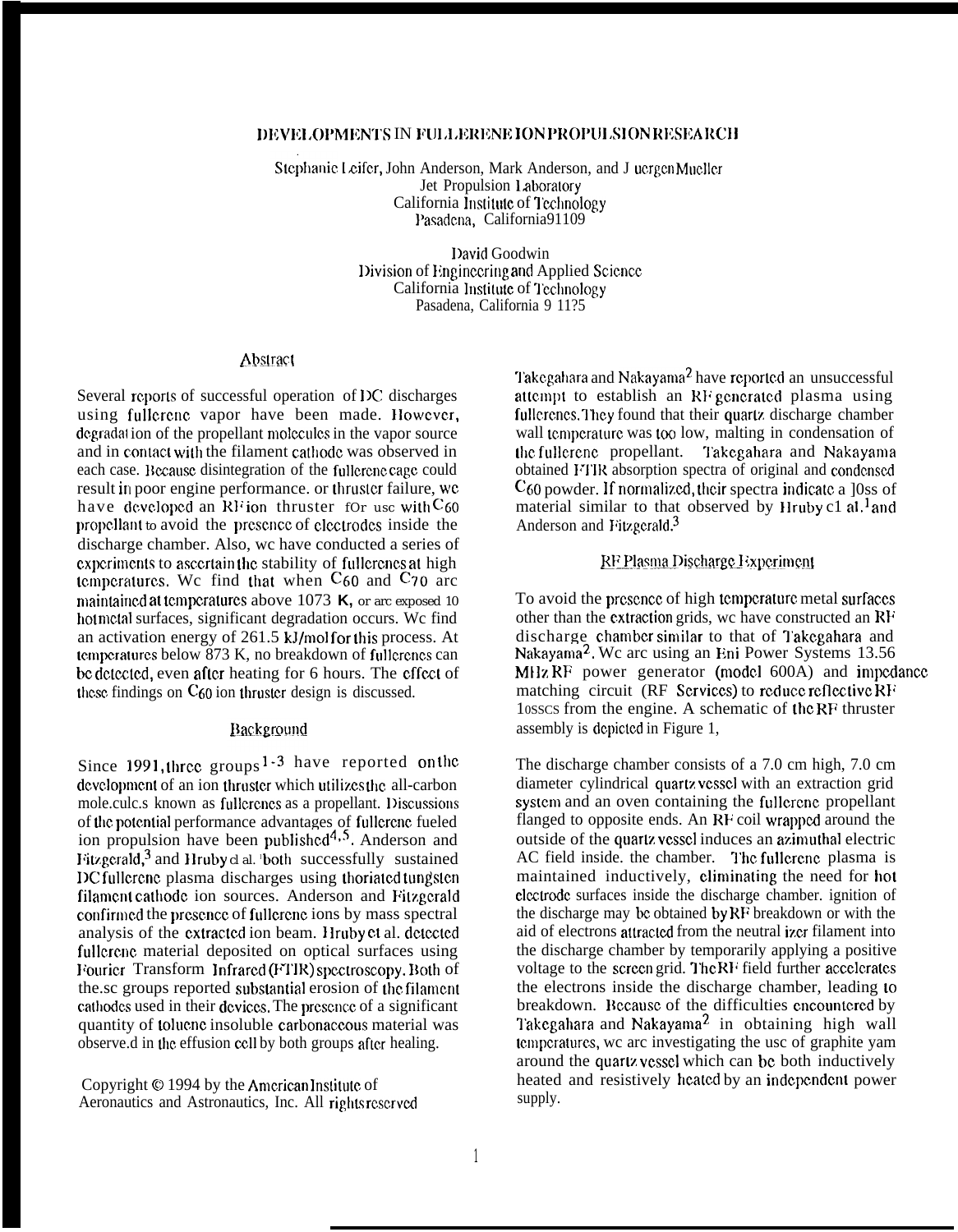A small orifice in the side of the effusive cell faces an lnficon nmdcl X'1'M/2 Quarlz Crystal Microbalancc (QCM) 10 give real-time flow rate measurements. Prior attempts 10 monitor flow rate by forming a capacitor wi(h the effusive ccII and a  $C_{60}$  dielectric failed because the capacitance change duc to thermal effects were of the same order of magnitude as the change due to loss of the  $C_{60}$  diclectric.

The QCM school is placed 0.27 m from the quartz effusive ccll nozzle. Calibration is performed by monitoring the deposition rate in ng/sec. The fullerene sample is weighed before and after hc.sling to determine the. total mass of evaporated material.

Beam diagnostics have thus far been limited to the usc of an E X B mass spcclromctcr which displays peaks of all of the species present in the ion beam. Resolution of large mass ions in this dcvicc is not high enough to distinguish bctwccn the various fullcrcncs. 'l'his was verified during DC discharge experiments when two peaks corresponding 10 singly charged and doubly charged fullcrenes were observed,  $3$  No attempt to detect the presence of neutral spccics was made. Modifications <sup>10</sup> the E X B probe arc underway to improve resolution in the high mass range. We

have also obtained a Beckman IR-18A infrared spectrophotometer which we intend to usc for ion beam analysis. The instrument is sensitive in the  $400010600 \text{ cm}^{-1}$ range.

The RF ion engine was operated using xenon as the source gas. The thruster was equipped with an optics system consisting of stainless steel screen and accelerator grids. The grids were spaced  $1.6X$   $10<sup>3</sup>$ m apart and had a set of 19 matching  $3.2 \times 10-3$  m diameter holes. They were operated at a total-acceleration vollagc of 3.2 kV and a nctaccclcmting voltage of 1.9 kV,

The discharge could be initiated at an RF power level of SO. W; subsequently, the power could be reduced below 10 W before, the plasma would extinguish. Below 40 W, the. discharge appeared very dim and no current was extracted from the optics system. Above 40 W, the discharge became considerably brighter and ions were cxtracted. Figure 2 shows the extracted beam current as a function of  $RF$  power when the. ion engine was operated at a xenon flow rate of  $0.094$  mg/s. The beam current increased rapidly with power bctwecn 40 and 100 W, then leveled out to a maximum of  $2.9 \,\mathrm{mA}$ .



Figure 1. Schematic of the RF thruster assembly.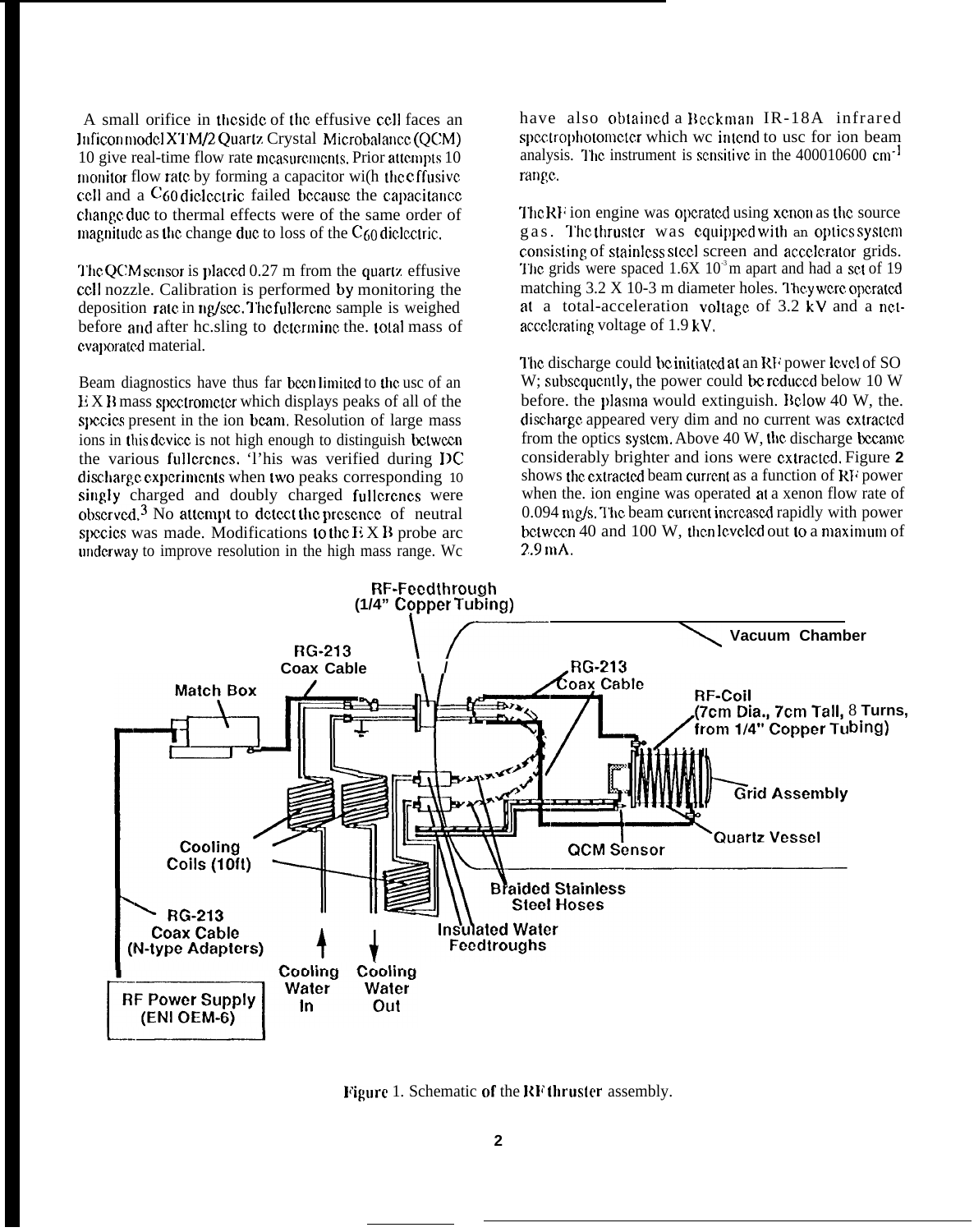

**Figure 2. Beam current as a function of RF power for xcIIon phsma discharge,**

## Thermal stability and material compatibility of  $C_{60}$  and  $C_{70}$

"1 'here have been numerous studies of the oxidative behavior of  $C_{60}$  and  $C70^{6-1}1$  conducted since fullerenes became available in macroscopic quantities in 1991. Iixpcrimcnlal12 and theoretical<sup>13</sup> investigations of thermal decomposition of fullcrenes have also been reported.

Sundar et al,  $^{12}$  scaled pellets of C60 in evacuated ampoules and heated them to temperatures between 773 K and 1173 K for 24 hours. X-ray diffraction and lJV-visible absorption spectra of the samples showed increasing degradation with higher temperature. However, adequate preheating of the samples under dynamic. vacuum to remove solvents and adsorbed impurities was not performed, nor has such a study been conducted where the decomposition in vacuum was cvaluated as a function of time.

**The reactivity of C<sub>60</sub>** with metals is of interest 10 the high temperature superconductor community. Alkali-metal-doped fullerenes have the highest known superconducting transition temperatures for organic superconductors. l'bus, the interaction of  $C_{60}$  with alkali metals at temperatures below 500 K has been investigated  $14.1\frac{1}{15}$  in attempts to form compounds.

'1'here arc several possible mechanisms for  $C_{60}$  degradation. These arc 1) thermal disintegration (vibrational modes cxcitcd beyond bond-strcnglh limitations), 2.) stoichiomctric reaction with impurities,  $3)$  catalysis with impurities,  $4)$ catalysis with container walls, 5) catalysis with amorphous carbon fragments, or  $6$ ) a combination of any of the prcccding mechanisms.

11.1.. Zhang et al.  $\int_0^3 h$  ave. reported molecular dynamics simulations modeling the process of thermal disintegration of fullerenes. They predict fragmentation temperature as a function of cluster size for fullerenes containing 20 to 90 atoms. Not surprisingly,  $C_{60}$  and  $C_{70}$  were. shown 10 bc. more thermally stable than other fullcrenes. It was also found that the disintegration temperature became reasonably constant for molecules containing more than 60 carbon atoms. Zhang et al. interpreted the fragmentation temperature as a measure of the weakest bond in the mole.crrlc. Hence, their fragmentation temperature corresponds to the onset of bond-breaking in the fullerene cage.

The predictions of Zhang et al.  $\frac{13}{3}$  agree quite well with mcasurements of the heat of formation of  $C_{60}$  reported by References 16-18 to be  $2.30X$  10<sup>3</sup> kJ/mol,  $2.28X$  10<sup>3</sup> kJ/mol, and  $2.42 \times 103$  kJ/moles, respectively. Using the interpretation of Zhang et al. of thermal disintegration, wc find a lower limit of an Arrlcnius activation energy for the process to be 38.3 kJ/mol, corresponding to a temperature of 4610K.

A.M. Vassallo et al.<sup>7</sup> performed an emission FTIR study of solid-slate C<sub>60</sub> and determined thermal stability of the material at the highest temperature of their experiment, 873 K, Significant sublimation of the fullcrene material appears to have made the experiment impractical at higher tcmpcraturcs. When a 25% oxygen in argon mixture was introduced to the  $C_{60}$  sample during heating, all  $C_{60}$ emission peaks were seen to disappear by 723 K. C02 and CO emission bands were observed, as well as fcatures from reaction products that may be attributed to cyclic anhydrides.

Hruby et al.  $\frac{1}{2}$  carried out tests of fullerene material compatibility with stainless steel, molybdenum, alumina, boron nitride, aluminum nitride, and quartz. They rcporlcd that no reaction of the fullerenes occurred with any of these materials, but chose quartz for their discharge chamber with molybdenum and stainless steels grids. Anderson and Fitzgcrald<sup>3</sup> used both graphite and stainless steel sources and grids. In both sources, notable degradation of the propellant molecules at high temperature was confirmed by FTIR spectroscopic analysis of the powder remaining in the effusive cell and on the walls of the discharge chamber. However, mass spectral analysis of the ion beam did not indicate the presence of either  $C_2$  or  $C_4$  fragments which would be expected from dissociated fullcrencs.<sup>19</sup>11 was also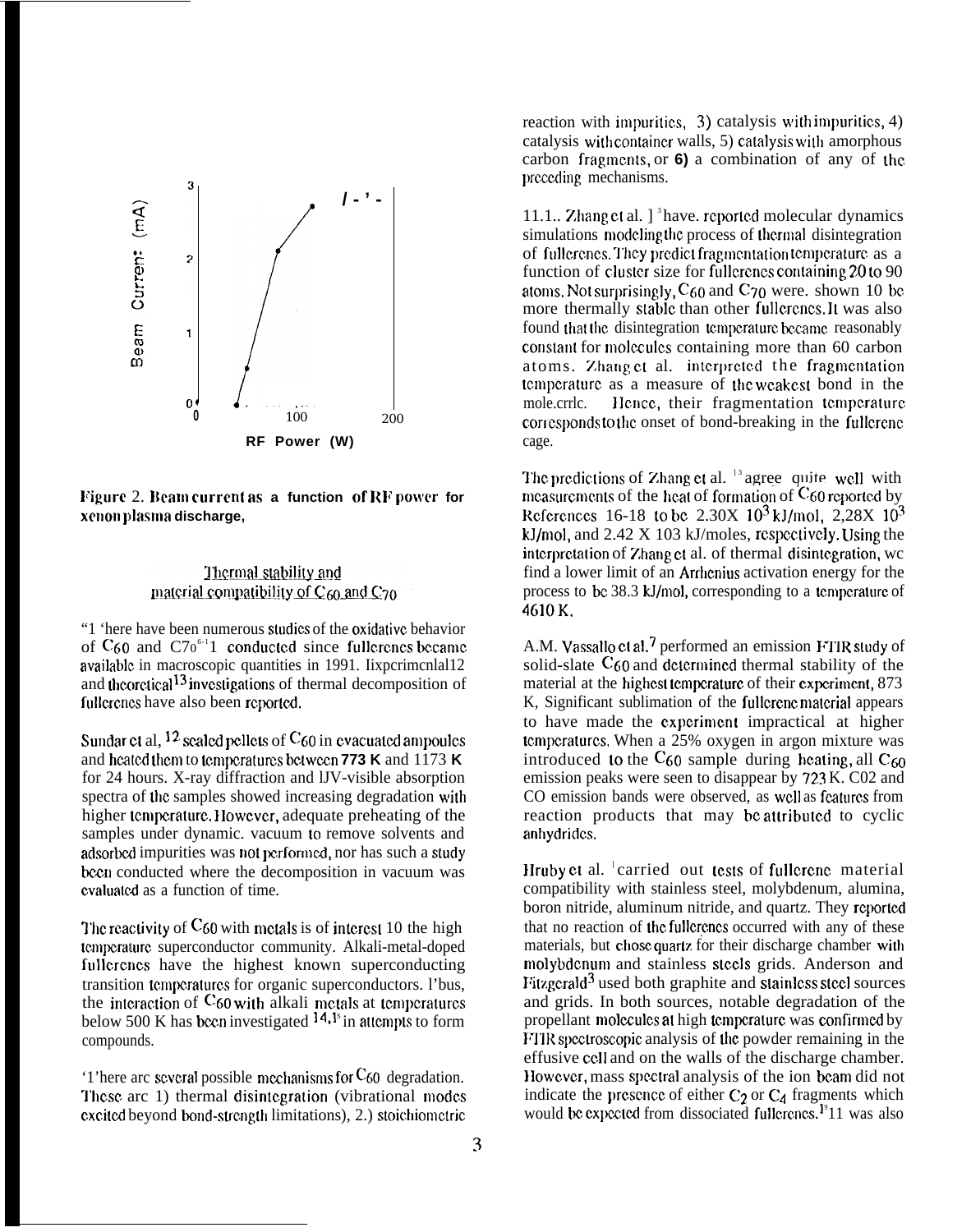found that removal of residual solvents and impurities by heating the mixed fullerenc samples under dynamic vacuum at 473 K for 12. hours prior to operation of the discharge did not inhibit the fullcrenc breakdown.

Though not exploring any particular application,  $1$ ).11. Yu ct al.  $^{19}$  investigated the formation and fragmentation of fullerenc ions in an electron-impact ion source. Unimolecular dissociation rate constants for the process of fragmentation via removal of even-numbered carbon fragments were obtained.

Because propellant fJow rate is determined by the. fullerenc vapor source temperature, knowledge of the reactivity and stability of  $C_{60}$  and  $C_{70}$  molecules al high temperatures is important to fullcrene ion thruster development. Excessive dcgradation will impact the total propellant utilization efficiency, as well as increase the possibility of thruster failure duc to the presence of condensed fragments and reaction products. The fullerenc sources may require heating to over **800** K for adequate fullcrenc pressures to be obtained. Figure 3 shows experimentally-determined vapor pressure curves for  $C_{60^{20-23}}$ . Hollow cathode operation with fullerene vapor for either DC plasma generation or ion beam neutralization would require that  $C_{60}$  be stable at lcmpcralurcs over 1300K, 11 is apparent that an in-depth look at the high temperature behavior of fullerenes is required,



**lation 3. Vapor pressure as a function of temperature** for  $\mathrm{C}_{60}$  and  $\mathrm{C}_{60}$ /C70 mix  $^{\scriptscriptstyle 20\text{-}23}$ .

#### Experiment

We have performed detailed fullerene thermal and material compatibility tests to determine the source of residue in fullcrenc ion thruster experiments. The tests were performed by placing approximate.ly 10 mg of fullerene powder in quartz ampoules cleaned in acctone and freon. We pre.pared sets of  $5$  ampoules at a time. containing either pure  $C_{60}$  obtained from MER Corporation, pure C<sub>70</sub> from Term I TD., or a fullerenc mix composed of approximately 85%  $C_{60}$ , and 15%  $C_{70}$ . The fullerene mix was Soxhlet extracted with toluene from soot produced by Ulvick Industrics.

The ampoules were placed under vacuum in the low  $10^{-6}$ Torr range. Partial pressures of monatomic and diatomic oxygen,  $CO$ ,  $CO2$ ,  $011$ ,  $120$ , tolucne, and benzene were monitored using a calibrated MKS model 600A PPT Residual Gas Analyzer (RGA). Mass spectra of all contaminants (under 100 amu) in the vacuum system were also obtained.

The fuller cne samples were heated to 473 K for 3 hours, then to  $523 \text{ K}$  for an additional 1 to 3 hours, until the partial pressure of tolucnc fell bclow 2x10-8 Torr. in all cases, the.rc was a rapid and significant increase in tolucne partial pressure, with moderate. increases in  $O<sub>2</sub>$  and  $H<sub>2</sub>O$ . C<sub>60</sub> cpoxidc may have been another source of the observed oxygen. In the case of the C70 sarnplcs, both C02 and CO partial pressures increased more rapidly than they did during either the pure C60 or mixed fullerene sample heating. The total pressure in the vacuum systern subsequently increased bcyond  $2x10-4$  Torr (the upper limit of the range of the RGA) for several minutes after the ampoule heaters had reached steady-state temperatures.

The anneal temperature wc used for solvent removal from the fullcrencs in the quartz ampoules was between  $473 \text{ K}$ and  $523$  K. Although this temperature is high enough to remove a significant portion of adsorbed water on the surface of the ampoule, it is insufficient for removal of the hydroxyl groups terminating the quartz surface, It is ncccssary to heat the quartx under dynamic vacuum to over 873 K to remove these surface impurities in the form of } 120 and 112.24 To dctcrminc whether these silts on the quartz surface were serving as catalysts for the fullerene decomposition, we formed an ampoule with a "pocket" for holding the fullcrenc test sample while the bottom portion of the ampoule was heated with an acctylene torch. The rcmainder of the experiment was performed as before.

The ampoules were then vacuum scaled and placed in a tube furnace for durations of 20 minutes, 1 hour, 3 hours and 6 hours. We prepared sets of samples heated to 873 K, 973 K,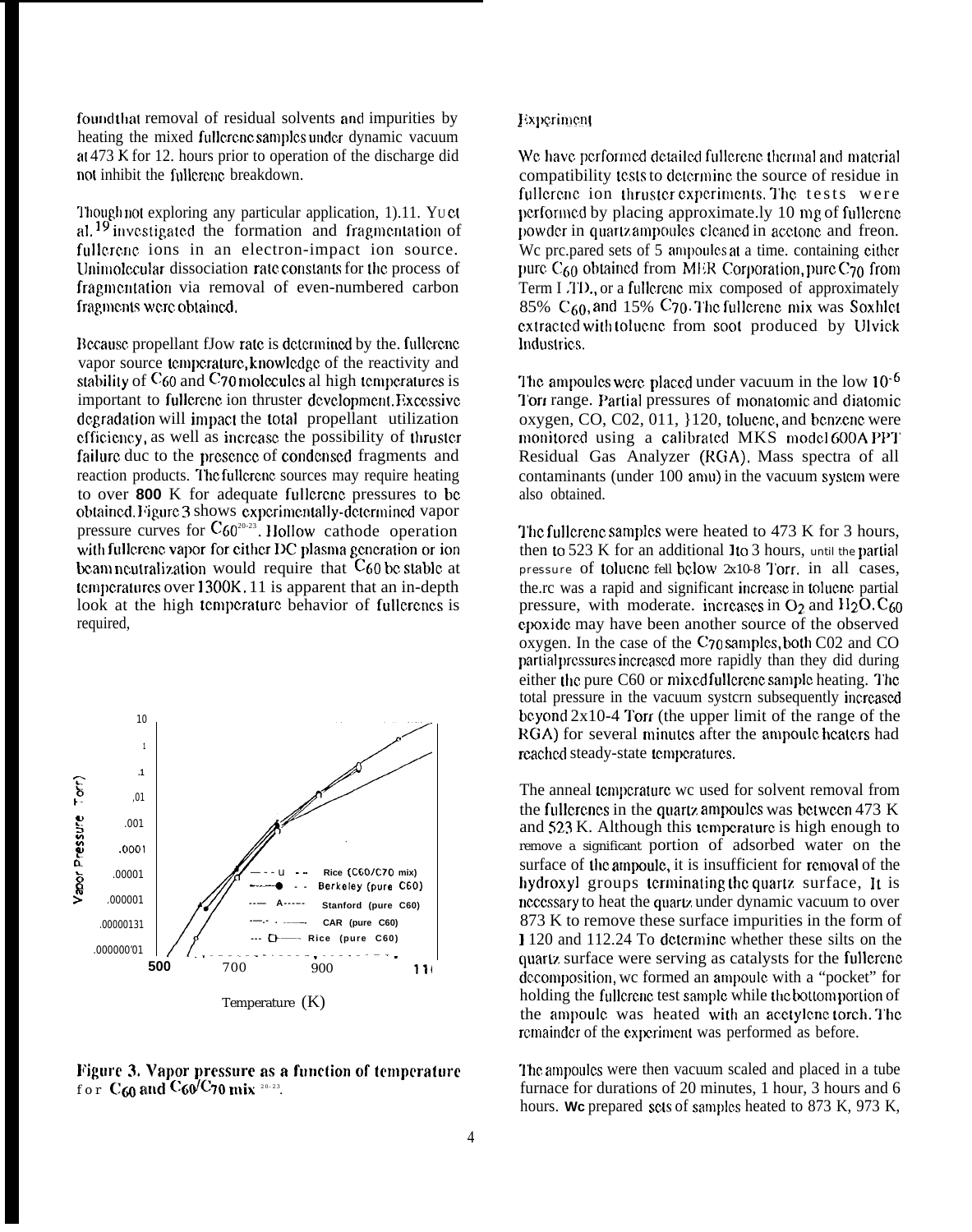1073 K., 1173 K, 1273 K, and 1473 K. One trial consisted of ampoules that had been backfilled with approximate.ly 5 '1'orr of J lcliom.

For total elimination of toluene impurities, Milliken et al.<sup>6</sup> found that healing of  $C_{60}$  to 483 K for 16 hours was sufficient. To verify that the four to six hour bake was adequate to drive off contaminants, we heated five samples of (he. fullerene mix under dynamic vacuum for 16 hours at 473 K and compared these samples with [hose heated for shorter durations.

'1"0 study the effect of hulk metals in contact with fullerenes at high temperatures, we placed  $5.0$  cm long by  $0.32$  cm wide metal strips in the ampoules with the fullerenes. Tungsten, molybdenum, tantalum, and 304 series stainless steel samples were ctched in a nitric acid solution for 1 minute, rinsed and then dried under nitrogen bc.fore being placed in the ampoules. Only the stainless steel sample was visibly altered after heating to  $1073$  K. It was coated with a black residue which, when rinsed away, rcvcalcd a dulled surface. I'able. 1 is a list of the samples analyzed in this sludy.

# UV-VIS Absorption Analysis

Analysis of the samples was performed  $by UV$  absorption spectroscopy using a Cary UV-VIS-NIR spectrophotometer (mode] 5E). A 1.0 cm path length was used in double beam mode with blank solvent in the reference beam path. The powder samples were placed in 200 ml of mcthylcnc chloride and sonicated. A further dilution of  $1:10$  was made fOr analysis. The concentration of  $C_{60}$  was determined by monitoring the 270 nm absorption feature. The peak intensity was corrected for initial sample weight, then correlated to remaining fullcrene material,

Significant quantities of seemingly insoluble material were observed in the  $\text{CH}_2\text{Cl}_2$  solutions after sonicating for several hours. The volubility of  $C_{60}$  in CH<sub>2</sub>Cl<sub>2</sub> was reported by SRI 25 as 0.26 mg/ml, However, wc found that some. of the solid was in fact soluble in toluene. Duc to UV absorption below 250 nJn in toluene, only the 330 nm peak in the  $C_{60}$  absorption spectrum could be used for analysis of tolucne dissolved samples. We prepared two pure  $C_{60}$ solutions - onc in toluenc, the other in methylene chloride, -10 compare the concentration in each solvent. The concentration of  $C_{60}$  in the methylene chloride, was found to be approximately  $10\%$  below that in the tolucne even though identical preparation procedures were used, The concentration of mixed fullerene in the toluene control samples was found to be 77.6  $\pm$  3.5 A cc/mg. The main Sources of crror were repeatability of dilution preparation and mass uncertainty.

## **R**esults

Figure 4 shows the UV absorption spectrum of mixed fullcrcnc samples heated at  $1073$  K for various durations. These samples were prepared in methylene chloride.



## **Figure** 4, UV absorption spectra of fullerene mix heated **for various durations at 1073 K**.

Figure 5 shows the degradation rate of the samples mentioned above, toluene dissolved samples with a helium backfill, and samples preheated for 16 hours at 473 K, Note that there is no significant difference in the degradation rates. The samples that had been heated to tcmpcrat **urcs** greater than 1273 K completely decomposed. This tolucne insoluble material was examined with x-ray diffraction analysis, The only diffraction peaks to appear were very faint and were attributed to zinc impurities. Though no diffraction pattern from the carbonaceous material could be obtained, the material looked distinctly crystalline. A scanlling-clcclron- microscope image of this material is shown below in Figure 7; it dots not appear amorphous. Wc do not yet have an explanation for the lack of diffraction peaks attributable to this material.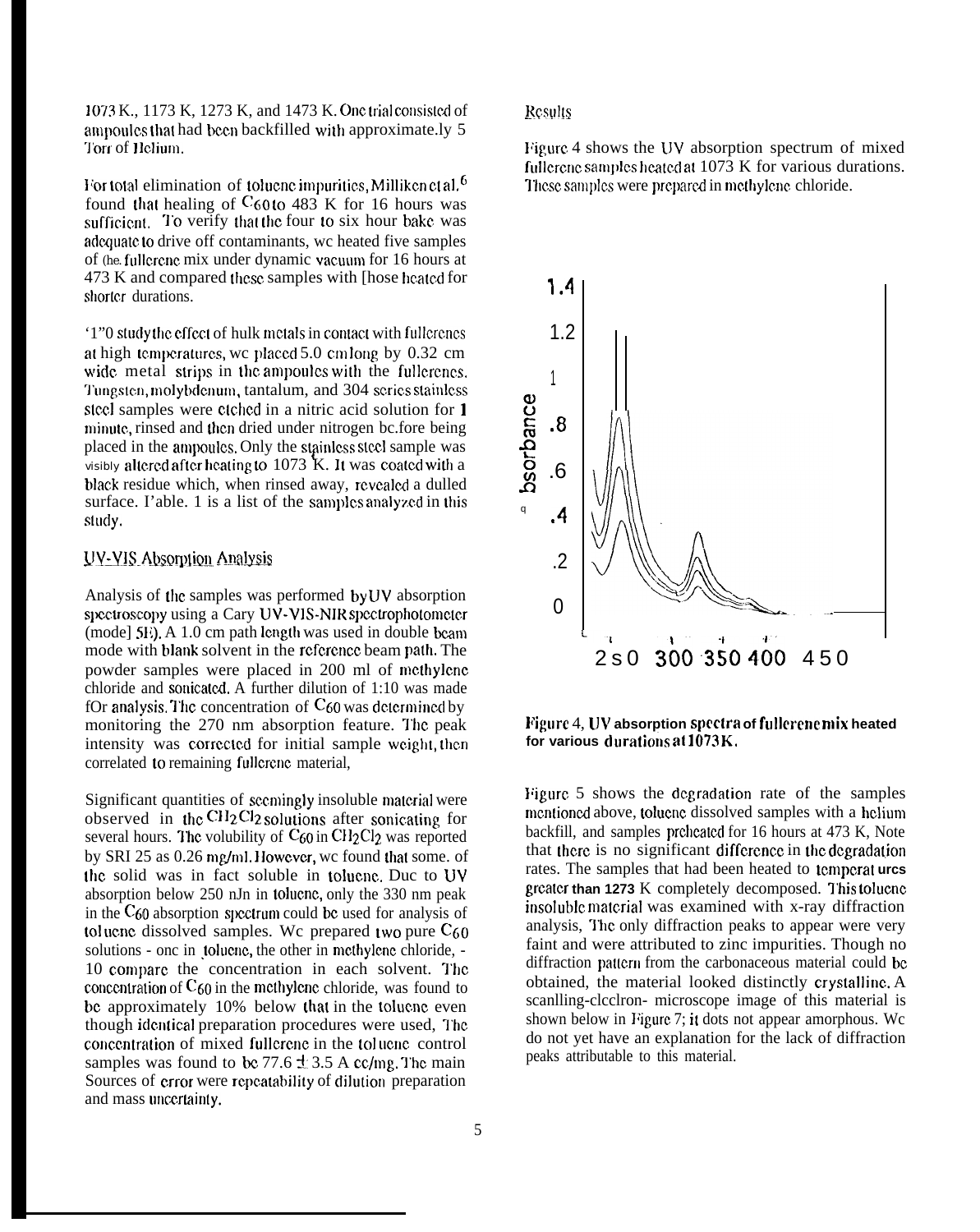

Figure 5. Percentage of fullerene mix reamaining as a function of time. Samples heated to 1073 K.

Figure 6 is a plot of the percentage of toluene soluble material remaining as a function of temperature. Note the apparent stability of the fullerene up to about 973 K.

Figure 7. SEM image of insoluble carbon residue from quartz ampoule heated to 1273 K for 1 hour.



Figure 6. Percentage of fullerenemix remaining as a function of temperature. Samples heated for one hour.



Figure 8. Decay curves for toluene-prepared samples at 1073 Kand1173 K,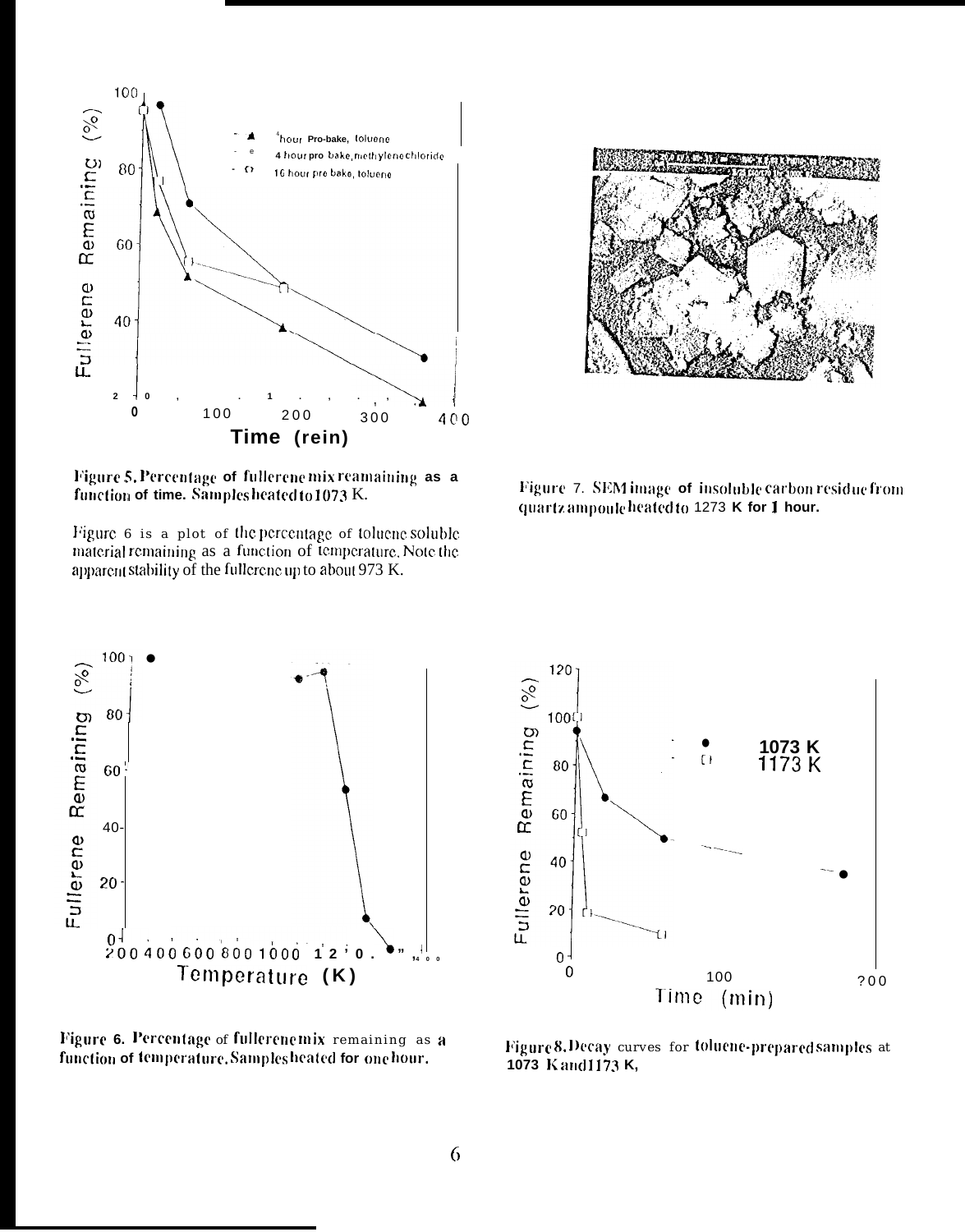By fitting the fullerene decay curves shown in Figure 8, we obtained decay constants,  $k(T)$ , which were then used to find an Arrhenius activation energy for the disintegration as in the equation,

$$
Ln(k) = Ln(A) - \frac{E_a}{RT}
$$

where A is the frequency factor (assumed constant here),  $E_{a}$ is the activation energy,  $R$  is the gas constant, and  $T$  is the temperature.

Based on the work reported in References 16-18, and assuming the definition of fragmentation used by Zhang et  $aL$ ,  $13$  we would expect the lower limit of the activation energy 10 be about 40.0 kJ/mol for thermal decomposition if<br>a Lindemann mechanism<sup>26</sup> is responsible. In fact, the activation energy for this process is found to be 261.5 kJ/mol - a number higher than that predicted by Zhang et al.

Therefore, it is possible that we are observing thermal disintegration of the fullerene mix.

Diffuse Reflectance FTIR Spectroscopic Analysis

Diffuse reflectance FTIR spectroscopy was also used to analyze the decomposed mate.rial. Figure  $9(a,b,c)$  shows three spectra: onc of untreated full crene mix, a sample healed 10 1073 K for 1 hour, and a sample that had been heated for 18 hours at 523 K in nitrogen and air. Note the, appearance of cyclic anh ydride features in the 1800-1000 cm<sup>-1</sup> region of Figure 9c similar to those observed by Vassallo et al.<sup>7</sup> However, no oxidation products are evident in the 1073 K sample, although only 50% of the material remained as full crene. 1 Hydrocarbon impurities arc evident in all of the samples. Also, there is a possibility that at these temperatures any intermediate acids will have decomposed, leaving only  $CO<sub>2</sub>$  and CO as reaction products and catalysts. We have not attempted to determine whether the se gases are. present in the. scaled ampoules after heating.



Figure 9a. FII R Spectrum of  $C_{60}/C_{70}$  untreated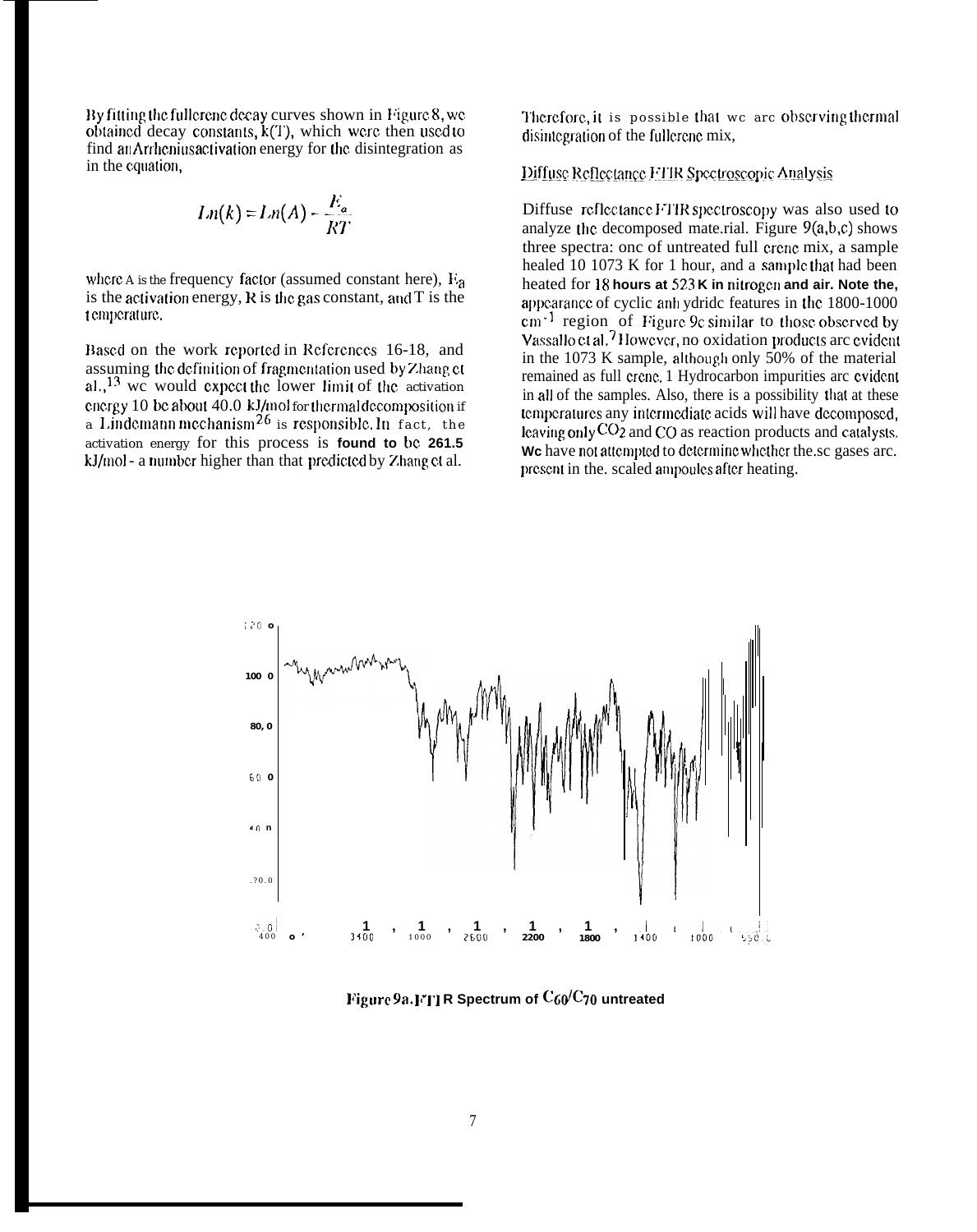

 $\frac{1}{100}$   $\frac{1}{1000}$   $\frac{1}{2000}$   $\frac{1}{2500}$   $\frac{1}{2200}$   $\frac{1}{1800}$   $\frac{1}{1000}$   $\frac{1}{1000}$   $\frac{1}{5500}$  $0.01$ 

Figure 9b. FTIR Spectrum of  $C_60/C$ 70 heated for 1 hour at 1073 K



Figure 9c. FTIR Spectrum of  $C_60/C_70$  heated in N<sub>2</sub> and air fo 18 hours at 523 K

## Further Experiments

If an RF fullerenc plasma discharge is demonstrated to be efficient, a less fragile discharge chamber will be required. A thin silicon carbide or alumina vessel may be a viable, option.

Chamber wall heating may continue to pose a problem. The difficulty with an inductively heated clement around the discharge chamber wall is two-fold; 1) the wall temperature and RF power will be coupled. Optimized performance of the thruster over a range of operating conditions will then become rnorc difficult, and 2) any conducing element will reflect RF power.

The issue of propellant neutralization also has not been adequately addressed, It seems unlikely that hollow cathode neutralizers will be able to operate with a flow of fullerene vapor. Use of a noble gas neutralizer cathode assembly would reduce the system mass benefits associated with using a fullerenc ion thruster. 10 a study of the reaction of  $C_{60}$  with tungsten<sup>20</sup>, it is noted that because the lowest unoccupied molecular orbital  $(1 \text{ JIMO})$  of  $C_{60}$  lies deeper than the Fermi level of noble, and transition metals, there is no barrier to charge donation, { lence, negative ion formation of fullerencs in contact with metals may provide a means for  $C_{60}$  thruster neutral ization.

## Conclusions

We have constructed an RF thruster to generate a fullerene plasma and to determine the performance of the system relative to noble gas discharges produced in the same device. We have also investigated the high temperature stability and male.rial compatibility of fullerenc mix and pure  $C_{60}$  and  $C_{70}$ . At temperatures necessary for fullerene ion thruster operation  $(873 \text{ K})$ ,  $C_{60}$  remains stable. However, high temperature surfaces such as cathodes pose a problem. We have determined an activation energy of 261.5 kJ/mol for the decomposition of fullerene mix in evacuated quartz ampoules.

## Acknowledgments

The authors thank Jim Kulleck, Andre Yavrouian, John Brophy, Allison Owens, William Thogmartin and Lewis Pless of the Jet Propulsion Laboratory, and Reynold Johnson of the California Institute of Technology for their assistance in the work described in this paper.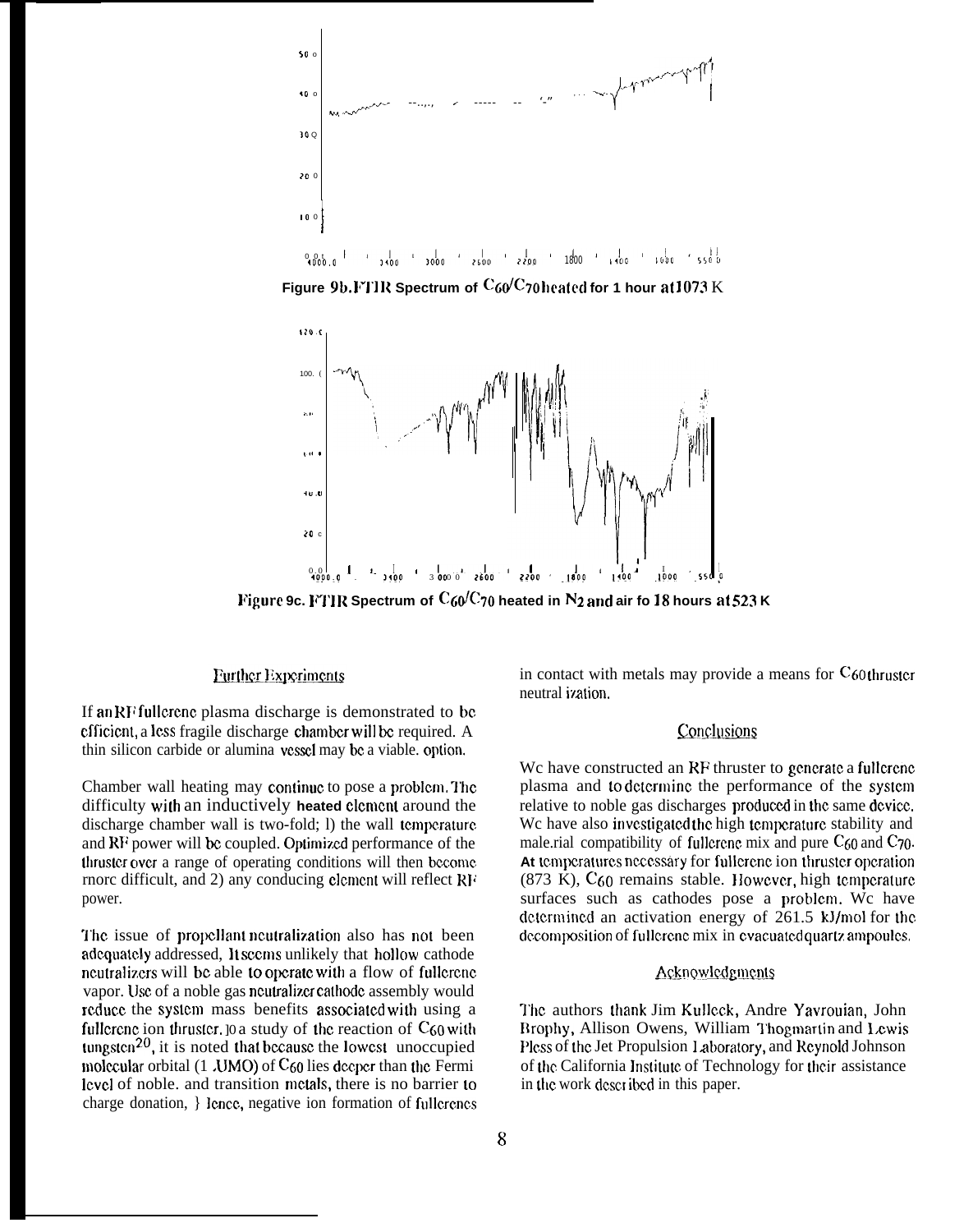This mate rial is based upon work supported by the Air Force Office of Scientific Research under Award Number F49620-92-J-0453, and by the Jet Propulsion Laboratory, California Institute of Technology under contract with the National Aeronautics and Space Administration.

#### References

1, Hruby V., Mar {incl.-Sanchcz M., Bates S., Lorents D., "A High Thrust Density, C60 Cluster Ion Thruster." AIAA 94-2.466, To Be Presented at the 25th AIAA Plasmadynamics and 1 asers Conference, Colorado Springs, CO, June. 20-'23, 1994.

2, H. Takegahara, Y. Nakayama, "C60 Molecule as a Propellant for Electric Propulsion," 23rd International Electric Propulsion Conference, IEPC-93-032, Seattle, Washington, September 1993.

3. J. Anderson, D. Fitzgerald, "Experimental Investigation of Fullerenc Propellant for Ion Propulsion", IEPC-93-033, Seattle, Washington, September 1993.

4. S.D. Leifer, D. Rapp, W.A. Saunders, "Electrostatic Propulsion Using C60 Molecules, "AIAA J. Propul. P, Vol. 8(6), pp. 1297-1300, 1992,

5. E.R. Torres, J.N. Matossian, J.D. Williams, M. Martinez-Sanchez, "Prediction of the Performance of an Ion Thruster Using Buckminster Fullerene as the Propellant," A1AA-93-2494, 29th Joint Propulsion Conference, Monterey, California, 1993.

6. J. Milliken, T.M. Keller, A.P. Baronavski, S.W. McElvany, J.H. Callahan, H.H. Nelson, 'Thermal and Oxidative Analyses of Buckminsterfullerene," Chem. Mater., Vol. 3, pp. 386-387, 1991.

7. A.M. Vassallo, L.S.K. Pang, P.A. Cole-Clarke, M.A. Wilson, "Emission FTIR Study of  $C_{60}$  Thermal Stability and Oxidation," J. Am. Chem. Sot., Vol. 113, pp. 78?.0-7821, 1991.

8. Chibante L. P.F., Pan C., Pierson M.],., Haufler R.E., Heymann D., "Rate of Decomposition of  $C_{60}$  and  $C_{70}$ Heated in Air and the Attempted Characterization of the Products," Carbon, Vol. 31 (1), 1993.

9. Chen 11. S., Kortan A.R., Haddon, R. C., Fleming D. A., "Thermodynamics of  $C_{60}$  in pure O2, N2, and Ar," J. Ph ys. Chem., Vol. 96, 1992.

10. Chen }1.S., Kortan AR., Haddon, R. C., Kaplan, M.J.., Chen C.H., Mujsce A.M. Chou 11., Fleming D.A., '

Reactivity of  $C_{60}$  in pure oxygen," Applied Physics Letters Vol 59(23), 1991.

11. KrollG.H., Benning P. J., Chen Y., Ohno T.R., Wc.aver J.H., Chibante L. P.F., Smalley R.E., "Interaction of O2 with C60: pho[on-induced oxidation," Chem. Phys. Lett., Vol.  $181(2,3)$ , 1991.

12. C.S. Sundar, A. Bharathi, Y. Hariharan, J. Janaki, V. Sankara Sastry, 'J'. S. Radhakrishnan, "Thermal Decomposition of C<sub>60</sub>," Sol. State Comm. Vol. 84 (8), pp. 823-8?.6, 1992,

13. B.L. Zhang, C.Z. Wang, C.T. Chan, K.M. Ho, "Thermal Disintegration of Carbon Fullerenes," Phys. Rev. B, Vol. 48  $(15)$ , pp. 11381-11384, 1993.

14. T.R. Ohno, Y. Chen, S. Ii. Harvey, G.H. Kroll, P.J., Benning, J. Il. Weaver, L.P.F. Chibante, R.E. Smalley, "Metal-ovcrlayer Formation on C<sub>60</sub> for Ti, Cr, Au, La, and In: Dependence on Metal-CGo Bonding," Phys. Rev. B, Vol. 47(4), pp. 2389-2393,1993,

15. G.K. Wertheim, D.N.E. Buchanan, "Reaction of C<sub>60</sub> with Metals, "Solid State Comm., Vol. 88(2), pp. 97-100,1993.

16. H.D. Beckhaus, C. Ruchardt, M. Kao, F. Diederich, C. Foote, "The Stability of Buckminsterfullerene  $(C_{60})$ : Experimental Determination of the Heat of Formation," Angew. Chem. Int. Ed. Engl. Vol. 31 (1), pp. 63-64, 1992.

17. J. Chem. Sot. Far. Trans, Vol. (89)(19) pp. 3541-3544, 1993.

18. J. Phys. Chem Vol 96(12), pp. 4731-4'733, 1992.

19. D. Il. Yu, L.H. Andersen, C. Brink, P. Hvelplund, "Formation and Fragmentation of  $C_n$ <sup>4</sup> Clusters Produced from a  $C_{60}/C_{70}$  Mixture in an Electron-Impact Source, "Z. Phys.D, Vol. 29, pp. 53-59, 1994.

20. C. Pan, M, S., Chandrasekharaiah, D. Agan, R. II, Hauge, J.1, Margrave, "Determination of Sublimation Pressures of  $C_{60}/C_{70}$  Solid Solution," J. Phys.Chem., Vol. 96(16), pp. 6752-6755, 1992.

21. J. Abrefah, M. Balooch, W.J. Siekhaus, D.R. Olander, "Vapor Pressure of Buckminsterfullerene," App. Phys. Lett., Vol. 60(11), pp. 1313-1314, 1992.

2.2. A. Tokmakoff, D.R. Haynes, S.M. George, "Desorption Kinetics of  $C_{60}$  Multilayers from  $Al_2O_3(0001)$ , "Chem. Phys. I ctt., Vol. 186(4,5), pp. 450-455, 1991.